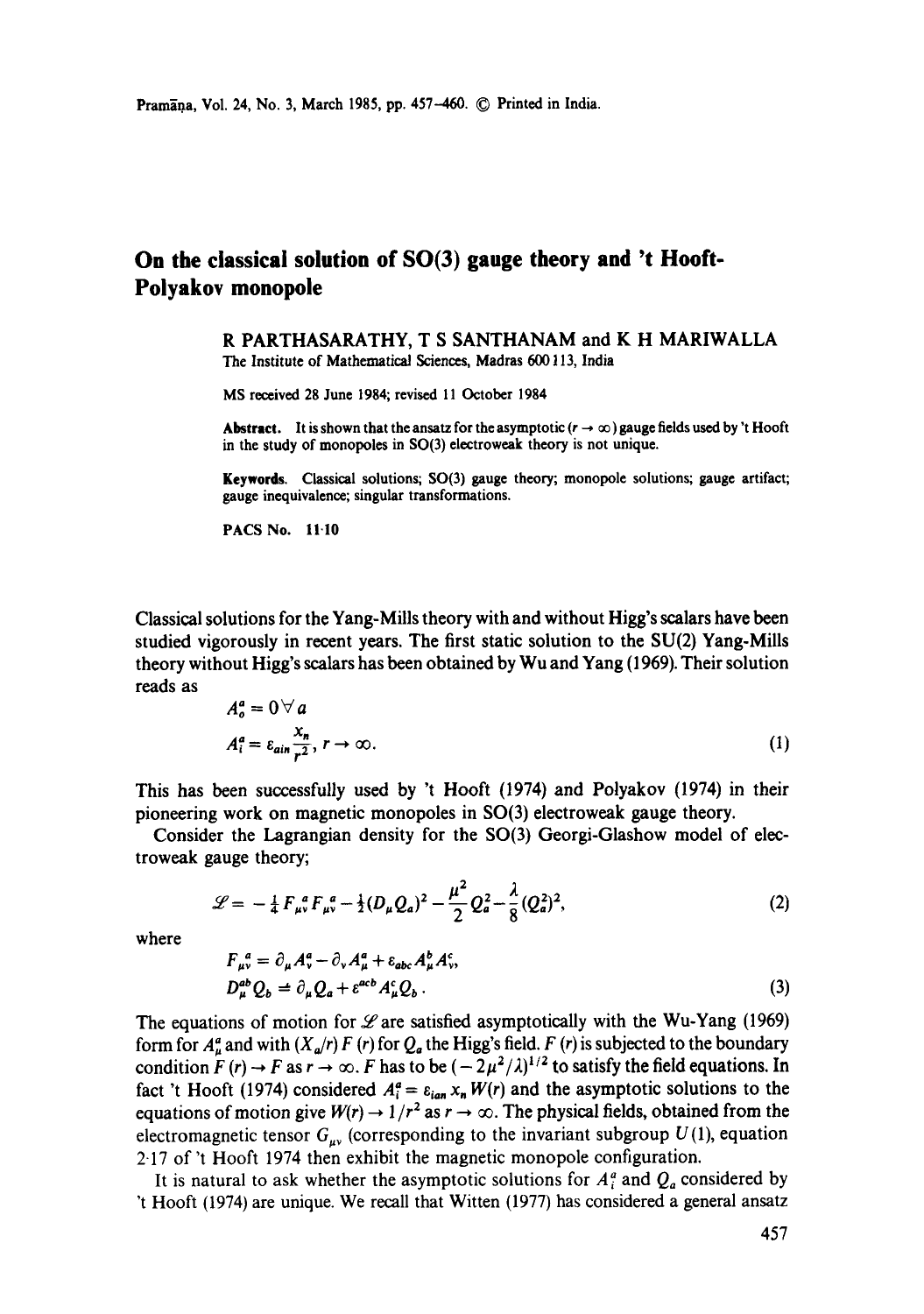for self-dual fields in SU(2) gauge field theory. This paper examines the above question by considering a slightly modified form of Witten's (1977) ansatz to study the Lagrangian (2). We show that the ansatz of't Hooft (1974) is not unique. Our result is important since the new ansatz gives finite energy and reproduces all the physical and topological properties of the 't Hooft-Polyakov monopole.

The proposed ansatz is  $\mathbb{R}^2$ 

 $\sim$ 

$$
A_0^a = 0 \forall a
$$
  
\n
$$
A_i^a = \varepsilon_{\text{ain}} \frac{x_n}{r} W(r) + \frac{x_a x_i}{r^2} \phi_1(r) + \left( \delta_{ai} - \frac{x_a x_i}{r^2} \right) \frac{\phi_2(r)}{r}
$$
  
\n
$$
Q_a = x_a f(r)
$$
\n(4)

with the boundary condition  $W(r) \to 1/r$  as  $r \to \infty$ ,  $\phi_1(r)$ ,  $\phi_2(r)$  and  $f(r)$  are arbitrary to start with.

The ansatz proposed by us in (4) is the most general static one. This is shown below. Let  $A_i = A_i^a \tau^a$ . The gauge field (matrix)  $A_i$  can be represented as a vector  $(A_1, A_2, A_3)$ , in the combined internal SO(3) and Euclidean space  $\mathbb{R}^3 \times \mathbb{R}^3$ . The available vectors from the Euclidean and internal spaces are  $r$  and  $\tau$ . Then there are only three non-trivial linearly independent vectors in the product space, which are  $\tau$ ,  $\tau \times \tau$  and  $(\tau \cdot \tau)r$ . The ansatz for  $A_i^a$  in (4) exhausts all of them. We shall return to the discussion of  $A_i^a$  with respect to parity shortly. Similarly the only scalar, in the adjoint or regular representation of SO(3), available is  $(r \cdot \tau)$  and this has been chosen for Q in (4). The arbitrary functions  $\phi_1(r)$ ,  $\phi_2(r)$  and  $f(r)$  are to be determined from the field equations at  $r \to \infty$ . It may be noted that we have imposed the boundary condition on *W(r)* in (4). This is to ensure the asymptotic form of Wu and Yang (1969) in the first term for  $A<sup>a</sup><sub>i</sub>$  so that the other terms can be considered as modifications on the *asymptotic form* of Wu and Yang (1969).

The field equations emerging from the Lagrangian density (2) are

$$
D_{\mu}^{ab} F_{\mu\nu}^{\ b} + \varepsilon^{abc} Q_c(D_{\nu}^{bd} Q_d) = 0, \qquad (5a)
$$

$$
D_{\mu}^{ab} (D_{\mu}^{bc} Q_c) - \mu^2 Q_a - \frac{\lambda}{2} (Q_b a_b) Q_a = 0.
$$
 (5b)

Substituting the ansatz (4) in (5a) and (5b) we obtain, at  $r \to \infty$ ,

$$
\left(\delta_{aj} - \frac{x_a x_j}{r^2}\right) \left\{\frac{1}{r}\phi_2'' - \frac{1}{r^2}\phi_1^2 \phi_2 + \frac{\phi_2}{r^3} - \frac{\phi_2^3}{r^3} - r\phi_2 f^3\right\}
$$
  

$$
-2\varepsilon_{ajb} \frac{x_b}{r^2} \phi_1 \phi_2' - \varepsilon_{ajb} \frac{x_b}{r^2} \phi_2 \phi_1' - \frac{2\phi_1 \phi_2^2}{r^4} x_a x_j = 0.
$$
 (6a)

$$
f'' + \frac{4}{r}f' + \frac{2}{r^2}f - \frac{2}{r^2}\phi_2^2 f - \mu^2 f - \frac{\lambda}{2}r^2 f^3 = 0,
$$
 (6b)

where prime denotes differentiation with respect to r.

A close examination of (6a) reveals that there are only two non-trivial possibilitics; either  $\phi_1 = 0$  or  $\phi_2 = 0$ .

*Case 1:*  $\phi_2(r) = 0$ ;  $\phi_1(r) \neq 0$  as  $r \to \infty$ .

Equation (6a) is trivially satisfied. If we now impose the boundary condition that  $f(r)$  $\rightarrow$  *F/r* as  $r \rightarrow \infty$  then (6b) is satisfied if  $F = (-2\mu^2/\lambda)^{1/2}$ .  $\phi_1$  is arbitrary at this stage.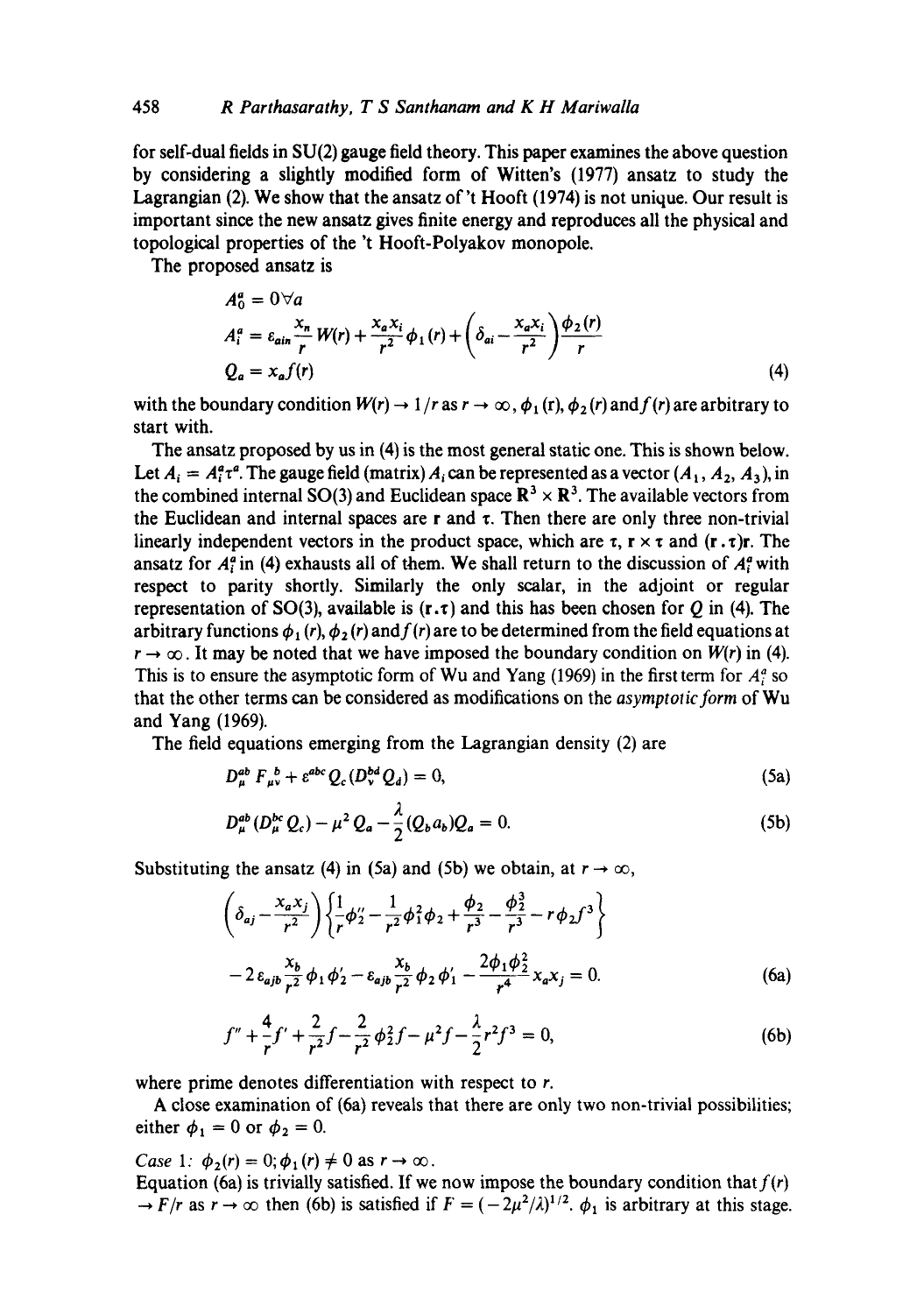Thus there is a class of analytic asymptotic solutions to the equations of motion with arbitrary  $\phi_1(r)$ . The form  $F = (-2\mu^2/\lambda)^{1/2}$  suggests immediate relevance to the study of 't Hooft (1974) and Polyakov (1974) to which we shall return shortly.

*Case* 2:  $\phi_1(r) = 0$ ;  $\phi_2(r) \neq 0$  as  $r \to \infty$ . Equation (6a) assumes

$$
\phi_2'' + \frac{1}{r^2} \phi_2 (1 - \phi_2^2) - r^2 \phi_2 f = 0.
$$

A simple analytic solution consistent with (6b) is obtained for  $\mu^2 = 0$ . This is *f(r)*  $= D/r^2$  and  $\phi_2(r) = C$  as  $r \to \infty$ . The constants C and D satisfy  $C^2 + D^2 = 1$  and  $\lambda = -4C^2/D^2$ . Since  $\mu^2 = 0$ , this class of solutions are not relevant to our purpose. They may be of some relevance to massless but self-interacting scalar fields and gauge fields.

Returning to case 1, the asymptotic solution gives

$$
A_i^a = \varepsilon_{ain} \frac{X_n}{r^2} + \frac{X_a X_i}{r^2} \phi_1(r),\tag{7}
$$

far from the origin. This result for  $A<sup>a</sup>$  is to be contrasted with the original ansatz of 't Hooft (1974) which happens to have the polar property, *viz* it changes sign under space inversion. Our result does not have this property. However the two forms for  $A_i^a$  are gauge equivalent, if  $\phi_1(r)$  falls off faster than  $1/r$  as  $r \to \infty$ . Thus, a form which does not have the polar property can be gauge transformed to a form having the polar property, for a special choice of  $\phi_1(x)$ . Hence the determination of polar property by simply looking at its space-inversion behaviour is not tenable in a non-abelian theory. This is one of the striking differences between non-abelian and abelian gauge fields. We hasten to add that if the arbitrary function  $\phi_1(r)$  is chosen such that it does not fall off faster than  $1/r$  as  $r \to \infty$ , then the two forms are gauge-inequivalent. We will demonstrate this at the end. It is to be noted that although our  $A_i^a$  involves  $\phi_1(r)$ , the field strength  $F_{av}^a$ does not involve  $\phi_1$  (r). We also recover  $D_i^{ab} Q_b = 0$ . Since the Lagrangian (2) involves  $A_i^a$ only through  $F^a_{\mu\nu}$  and  $D^{ab}_{\mu} Q_b$ , we find that the expression for the energy is independent of  $\phi_1$  (r). It is found to be identical to that of 't Hooft (1974). Hence the energy is finite, as in the case of 't Hooft (1974).

The physical electromagnetic tensor corresponding to the unbroken U(1) group (spontaneous symmetry breaking of SO(3)  $\rightarrow$  U(1) occurs since  $F = (-2\mu^2/\lambda)^{1/2} \neq 0$ ) is

$$
G_{ij}=-\frac{1}{r^3}\,\varepsilon_{ijn}\,x_n,
$$

with a radial magnetic field at  $r \to \infty$ ,  $B_a = x_a/r^3$  with a total flux  $4\pi$ .

Thus the Lagrangian (2) admits another solution far from the origin, for which the energy is finite, reproducing all the properties of't Hooft (1974) monopole. Therefore it appears that the ansatz of 't Hooft (1974) is not unique.

Now a few observations are in order. First of all, the solution given by (7) and the 't Hooft's ansatz give the same field strength. That is the two different fields give the same  $F_{\text{av}}^a$ . One may hope to get some boundary condition on  $\phi_1$  by looking at the finiteness of the energy. Since the expression  $\int d^3 x \, \mathscr{L}$  does not involve  $\phi_1$ , the boundary conditions at the origin or at infinity for  $\phi_1$  cannot be obtained from the energy considerations.